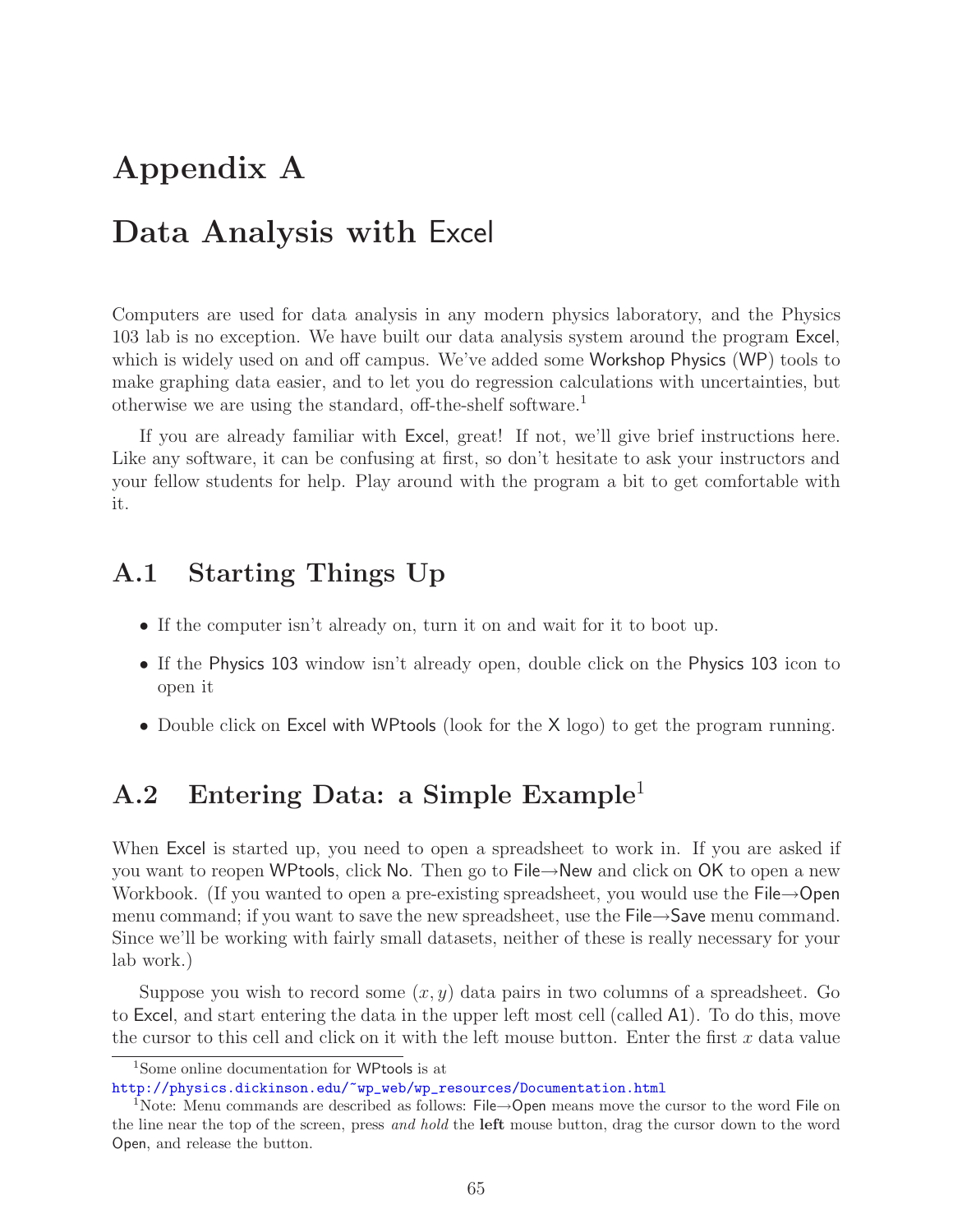here, pressing Return when you are done. The cell below it (called A2) will automatically be selected next; enter the second  $x$  data value here. Work down the first data column in this way. If you need to go back and correct any of the numbers, simply move the cursor with the mouse, click on the relevant cell, and re-enter the number.

Once you've entered the first column of numbers, move the cursor to the top cell of the second column (cell B1) and click the left button to select it. Enter the first y data value. Press Return/Enter, and enter subsequent  $\gamma$  data in the rest of the cells.

#### **A.3 Calculations in** Excel

Now that your two columns of data are in the computer, select them. Do this by moving the cursor to the top left cell, pressing *and holding* the **left** mouse button, dragging the cursor to the lowest filled cell in the second column, and then releasing the mouse button. The block of numbers you entered will now be "selected", indicated by a blue-grey color.

Go to the WPtools pull-down menu and select Linear Fit. Immediately Excel will display a plot of your data, along with the values and uncertainties of the best-fit line. Print out a copy of the results if desired.<sup>2</sup>

Sometimes you will want to transform your raw data in some way before plotting it. For example, you may have entered two columns of data as above, but you want to convert the y values from inches to meters. This is where a spreadsheet program becomes really handy. Select a blank cell somewhere on the sheet (cell C1 would be a good place). Instead of entering a number, enter the formula '=0.0254\*B1, and press Return. Excel will display the expected numerical value in cell C1, and it will also remember the formula. This is useful for two reasons, first, if you change the value in B1, the number in C1 will be automatically updated. Second, you can copy the formula in C1 to other cells, transforming the rest of column B using the same formula. To do this, first select cell C1. The cell becomes outlined, and note that there is a little square in the lower right corner of the outline. Move the cursor to this square, push and hold the **left** mouse button, drag the cursor down several cells, and release the mouse button. Voila! Excel will use the same formula to multiply all the cells in column B by 0.0254.

Excel can do much more complicated arithmetic. For example, you could use the formula  $=$ sqrt(A1)  $*$  B1 to take the square root of the values of cells in column A, multiply them by the values in column B, and put the result in some other column.

You might also want to take differences between the successive items in your data list. If you type into cell C2 the formula =B2-B1, and then use the little square to fill this formula into the cells B3, B4, *etc.*, then you will obtain the differences in column C.

If you do a transformation like this, and then you want to do a plot or a curve fit, the columns of data you want to plot may not be adjacent to each other. No problem. Say you want to plot cells A1-A10 on the horizontal axis and cells C1-C10 on the vertical axis. First

<sup>2</sup>You must first "grab" the plot by left-clicking on an open area inside it. If the plot legends are obscuring the graph, drag them aside with the mouse. Your can add labels to your plot using the Edit labels option on the WPtools menu bar.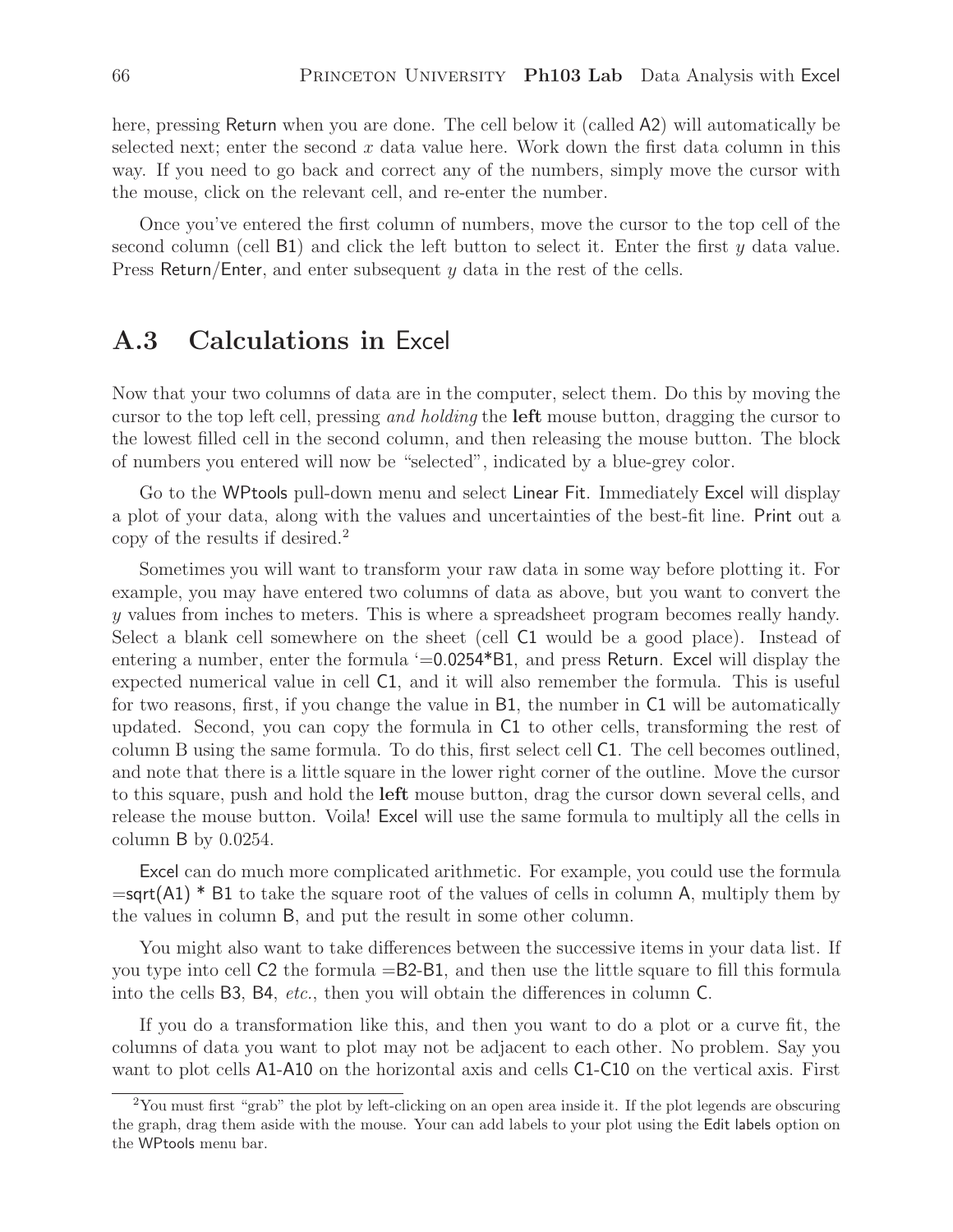select A1-A10. (Go to cell A1, hold down the left button, drag the cursor to A10, then release the mouse button). Then *hold down the* Ctrl *key* and select C1-C10. Now both cell groups A1-A10 and C1-C10 will be selected, but not B1-B10. Run the WPTools→LinearFit routine, and you will get the plot you want.

#### **A.4 Accumulating Values via** Excel **Tricks**

There will be times in the Physics 103 lab when you want to accumulate sums of a series of values. For example, you might have measured a series of time intervals,

 $\Delta t_1$  = interval between event 1 and event 2,  $\Delta t_2$  = interval between event 2 and event 3,  $\Delta t_3$  = interval between event 3 and event 4, *etc.*

You may wish to convert these into a continuous time scale. In other words, you may want to declare that  $t = 0$  at the time of event 1, and then find

time of event  $2 = \Delta t_1$ , time of event  $3 = \Delta t_1 + \Delta t_2$ , time of event  $4 = \Delta t_1 + \Delta t_2 + \Delta t_3$ , *etc.*

This is easy to do. Say that  $\Delta t_1$ ,  $\Delta t_2$ , *etc.*, are in cells A1, A2, *etc.*, and you want to put the accumulated times in column B. First put a 0 in cell B1 (since  $t = 0$  for the first event). Then go to cell B2 and enter the formula  $=SUM($ \$4\$1:A1). The SUM function simply adds up the cells in the range specified.

The usefulness of the \$ notation becomes apparent when you want to calculate the rest of the times. Select B2, move the cursor to the square in the lower righthand corner of the cell border, press and hold the left mouse button, drag the cursor down several cells, and release the button. The cells in column B are now filled with SUM functions, but in a special way: The \$A\$1 in the SUM function call remains the same in all the cells (because of the \$), but the second part of the function call changes from A1 to A2 to A3, ... In other words, cell B3 now reads =SUM(\$A\$1:A2), cell B4 reads =SUM(\$A\$1:A3), and so on. These are exactly the formulae we want for the event time calculations, so column B is now filled with calculated values of t.

#### **A.5 Further Notes about** Workshop Physics **Routines**

- Use the WPtools→Polynomial Fit menu command, and set Order=2 to fit lines of the form  $y = c_0 + c_1 x + c_2 x^2$ .
- If you enter non-numerical text in the cell above each column of data, it will be used to label the horizontal and vertical axes on the plot.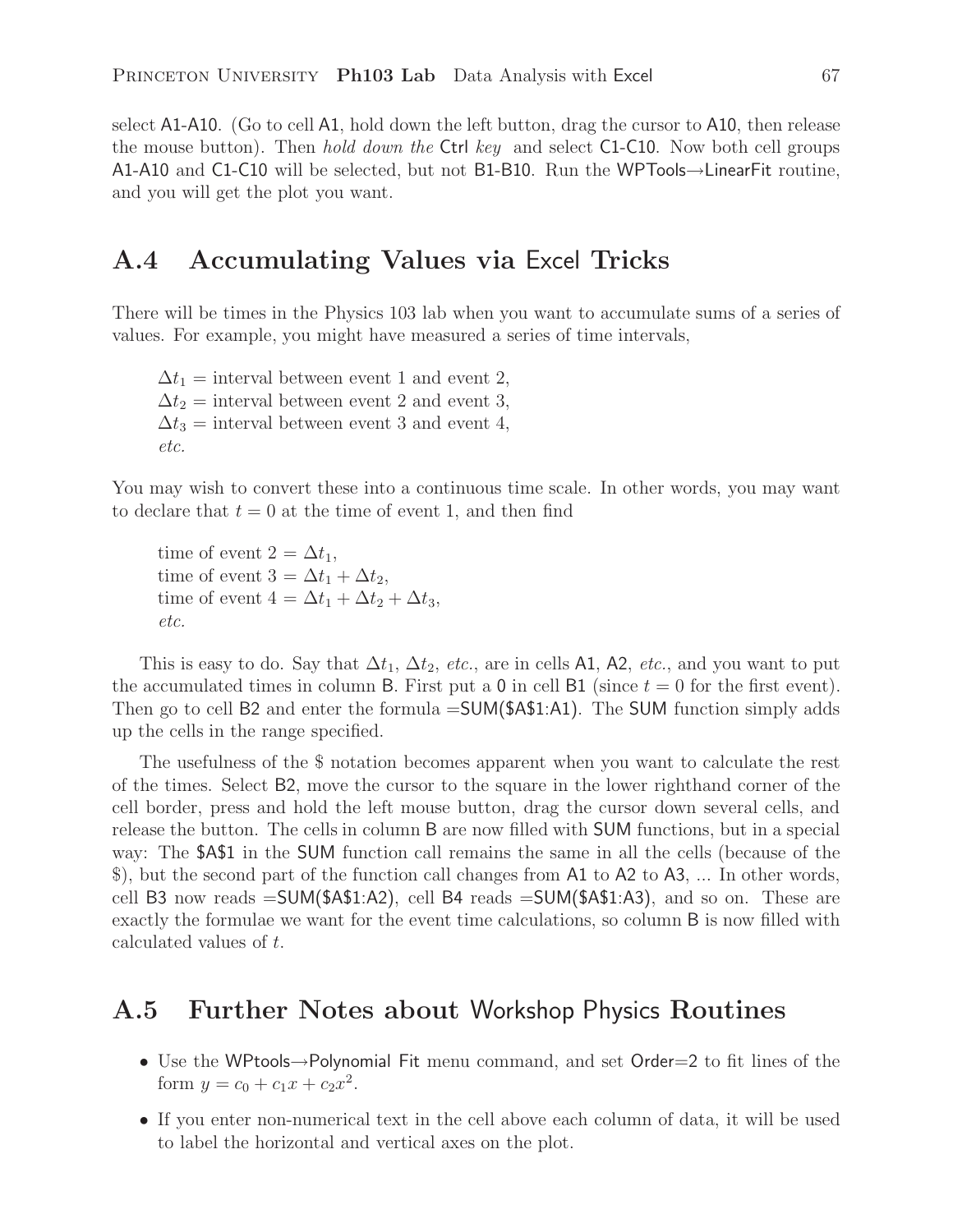- The fitting routines always use the first selected column for the horizontal  $(x)$  points, and the second selected column for the vertical  $(y)$  points.
- Empty rows are usually ignored (but partially-empty rows may corrupt the fit).
- To delete a plot, select it (move cursor to it and click once), then press the Delete key. To delete a column of the sheet, select the entire column (by clicking on the letter at the top) and use Edit→Delete.
- If data are modified after running a fit, the associated plot will be automatically updated, but the fit parameters will not be re-calculated. Usually it is best to delete both the old plot and fit parameters after updating data.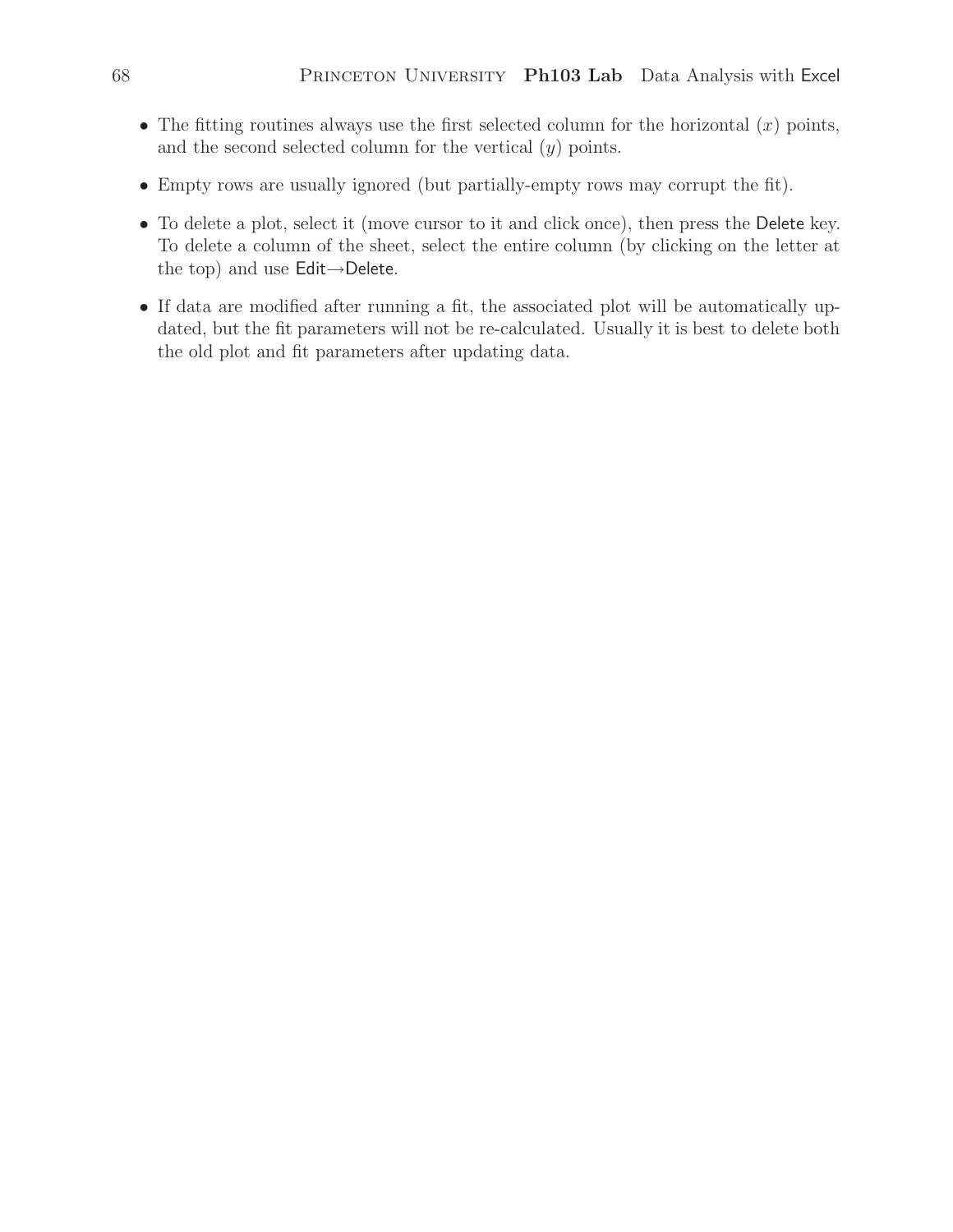# **Appendix B Estimation of Errors**

While the subject of **error analysis** can become quite elaborate, we first emphasize a basic but quite useful strategy, discussed in secs. B.1-2. Then, we distinguish between random (or statistical uncertainties and systematic uncertainties in sec. B.3. Random uncertainties follow the famous bell curve, as sketched in secs. B.4-5. The important distinction between the uncertainty on a single measurement, and the uncertainty on the average of many repeated measurements is reviewed in secs. B.7-7. The subject of propagation of errors on measured quantities to the error on a function of those quantities is discussed in sec. B.8.

## **B.1 67% Confidence**

Whenever we make a measurement of some value  $v$ , we would also like to be able to say that with 2/3 probability the value lies in the interval  $[v - \sigma, v + \sigma]$ . We will call  $\sigma$  the uncertainty or error on the measurement. That is, if we repeated the measurement a very large number of times, in about two thirds of those measurements the value  $v$  would be in the interval stated.

## **B.2 A Simple Approach**

Repeat any measurement three times, obtaining a set of values  $\{v_i\}, i = 1, 2, 3$ . Report the average (mean),

$$
\bar{v} = \frac{1}{N} \sum_{i=1}^{N} v_i \qquad \text{(for } N = 3\text{)},\tag{B.1}
$$

as the best estimate of the true value of v, and the uncertainty  $\sigma$  as

$$
\sigma = \frac{v_{\text{max}} - v_{\text{min}}}{2}.
$$
\n(B.2)

If you take more than three measurements, you can still implement this procedure with the aid of a histogram. Divide the range of observed values of v into 5-10 equal intervals (called bins). Located the bin that contains each measurement, and draw a box one unit high above that bin. Stack the boxes on top of one another if more than one measurement falls in a bin. To estimate the error, determine the interval in  $v$  that contains the central  $2/3$ of the measurements, *i.e.*, the central 2/3 of the boxes you just drew, and report the error as 1/2 the length of this interval.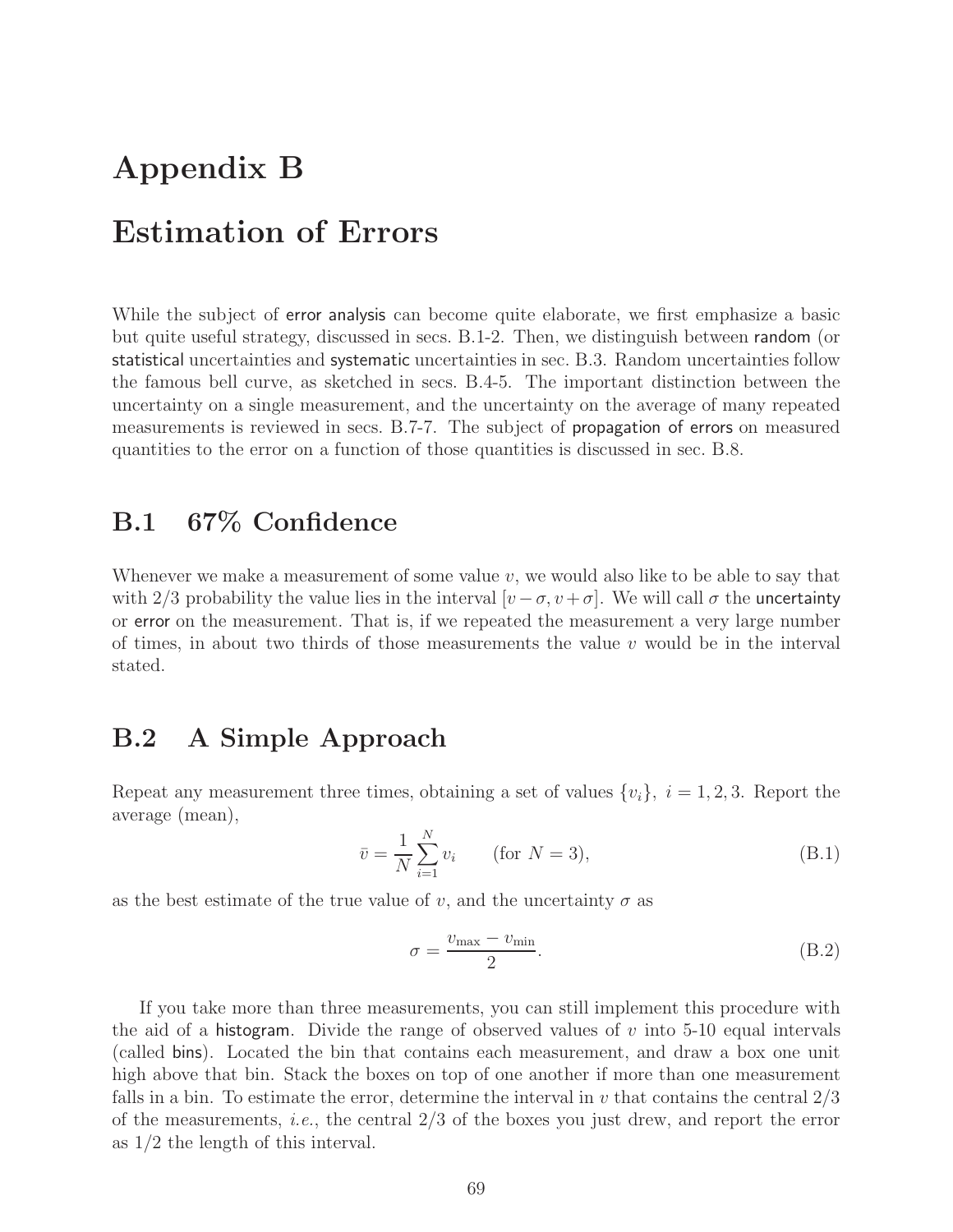#### **B.3 Random and Systematic Uncertainties**

The uncertainty in a measurement of a physical quantity can be due to intrinsic random uncertainty (colloquially: error) as well as to systematic uncertainty.

Random uncertainties lead to difference in the values obtained on repetition of measurements. Systematic uncertainties cause the measurement to differ from its ideal value by the same amount for all repetitions of the measurement.

Random uncertainties can arise from vibrations of the components of a set-up driven by random thermal fluctuations, random noise in the electronics, and/or many other small but uncontrolled effects including quantum fluctuations.

In principle, the effect of random uncertainties can be made as small as desired by repetition of the measurements, such that the dominant uncertainty is due to systematic effects (which can only be reduced by designing a better measurement apparatus).

#### **B.4 The Bell Curve**

In many cases when a measurement is repeated a large number of times the distribution of values follows the bell curve, or Gaussian distribution:

$$
P(v) = \frac{e^{-(v-\mu)^2/2\sigma^2}}{\sqrt{2\pi}\sigma},
$$
\n(B.3)

where  $P(v)dv$  is the probability that a measurement is made in the interval  $[v, v + dv]$ ,  $\mu$ is true value of the variable v, and  $\sigma$  is the standard deviation or uncertainty in a single measurement of v. See Figure B.1.



Figure B.1: The probability distribution measurements of a quantity with true value  $\mu$  and Gaussian uncertainty  $\sigma$  of a singe measurement. About 68% of the measurements would fall in the interval between  $\mu - \sigma$  and  $\mu + \sigma$ , and 95% would fall in the interval  $\mu \pm 2\sigma$ .

The Table lists the confidence that a single measurement from a Gaussian distribution falls within various intervals about the mean. If the 100 students in Ph103 each make 100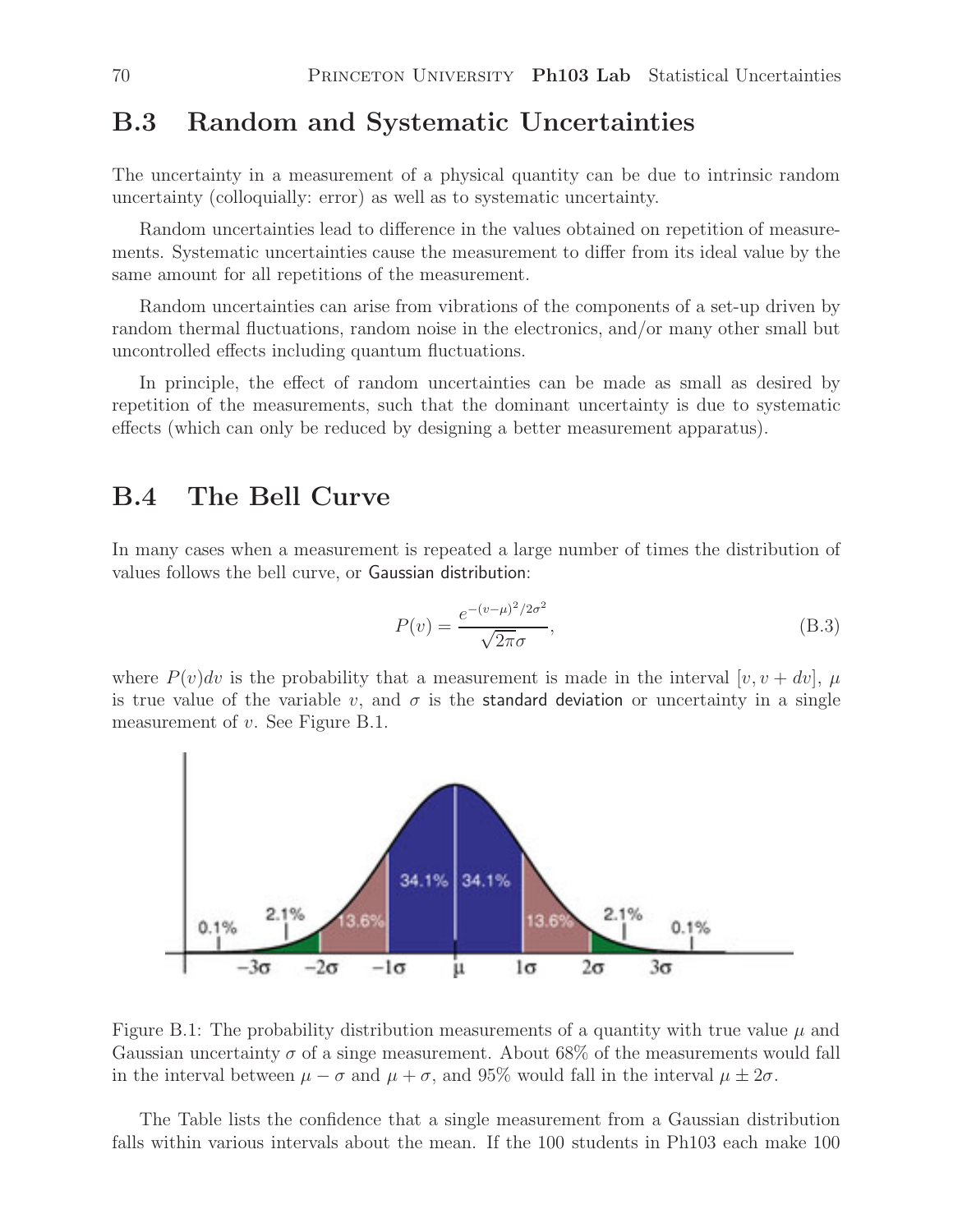| Interval Confidence |
|---------------------|
| 68\%                |
| 95%                 |
| 99.7%               |
| 99.994%             |
|                     |

Table B.1: The probability (or confidence) that a measurement of a Gaussiandistributed quantity falls in a specified interval about the mean.

measurements during these lab sessions, then 10,000 measurements will be taken in all. The Table tells us that if those measurements have purely Gaussian 'errors', then we expect one of those measurements to be more than  $4\sigma$  from the mean.

# **B.5 Estimating Uncertainties When Large Numbers of Measurements Are Made**

One can make better estimates of uncertainties if the measurements are repeated a larger number of times. If N measurements are made of some quantity resulting in values  $v_i$ ,  $i =$ 1, ...N then the mean is, of course,

$$
\bar{v} = \frac{1}{N} \sum_{i=1}^{N} v_i,
$$
\n(B.4)

and the standard deviation of the measurements is

$$
\sigma = \sqrt{\frac{1}{N-1} \sum_{i=1}^{N} (v_i - \bar{v})^2}.
$$
 (B.5)

Calculus experts will recognize that the operation  $(1/N)\sum_{i=1}^{N}$  becomes  $\int P(v) dv$  in the limit of large N. Then, using the Caussian probability distribution (B.3) one verifies that of large N. Then, using the Gaussian probability distribution (B.3) one verifies that

$$
\bar{v} = \langle v \rangle = \int_{-\infty}^{\infty} v P(v) dv, \quad \text{and} \quad \sigma^2 = \langle (v - \bar{v})^2 \rangle = \int_{-\infty}^{\infty} (v - \bar{v})^2 P(v) dv. \quad (B.6)
$$

# **B.6 The Uncertainty on Mean of a Uniformly Distributed Quantity**

Not all measurable quantities follow the Gaussian distribution. A simple example is a quantity with a uniform distribution, say with values v equally probable over the interval  $[a, b]$ . It is clear that the average measurement would be  $(a + b)/2$ , but what is the uncertainty of the measurement? If we adopt the simple prescription advocated in secs. B.2 we would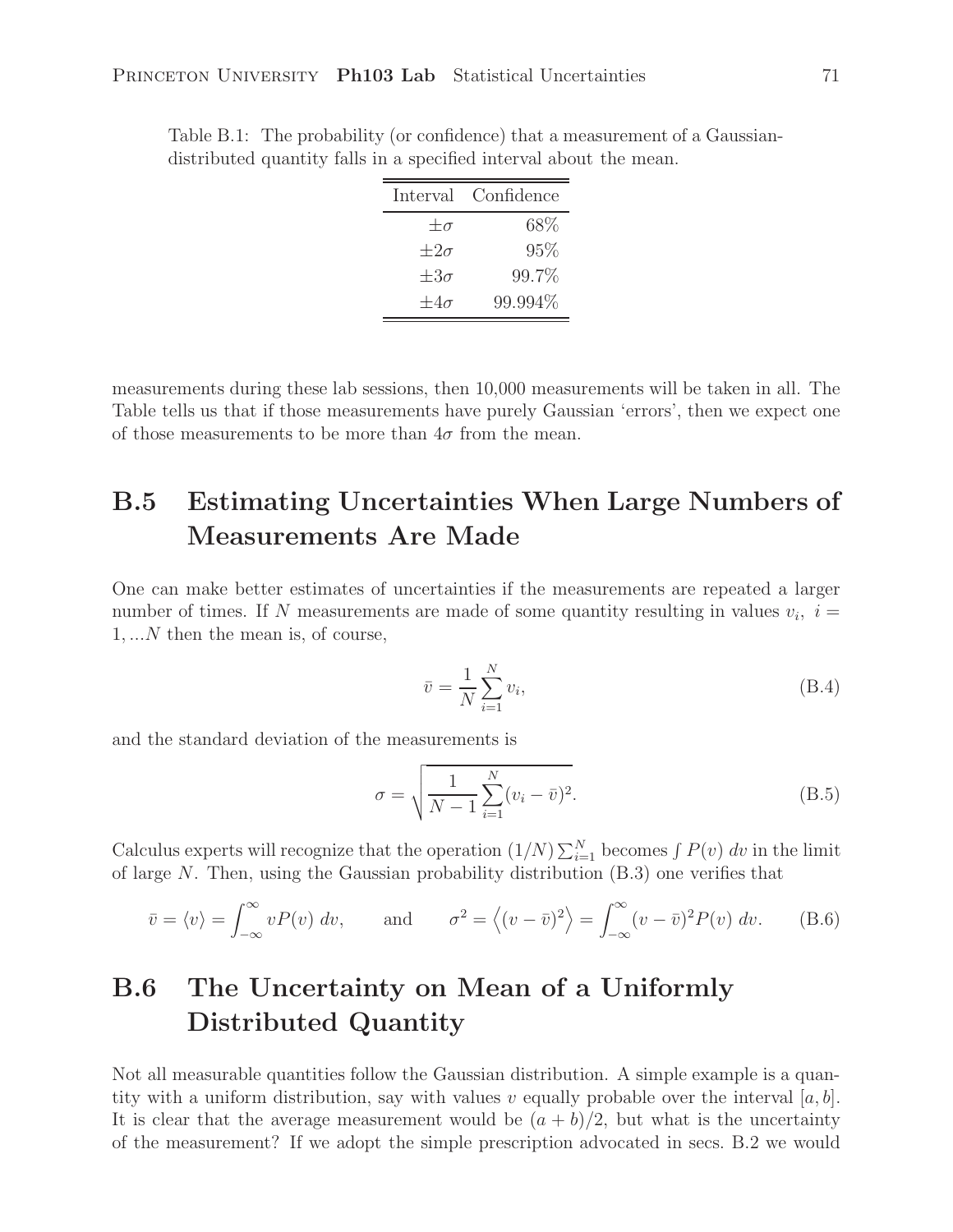report the uncertainty as  $(b - a)/3$  since 2/3 of the time the measurement would fall in an interval  $2(b-a)/3$  long. If instead we use the calculus prescription for  $\sigma$  given in eq. (B.6) we find that

$$
\sigma = \frac{b - a}{\sqrt{12}} = \frac{b - a}{3.46},\tag{B.7}
$$

which result is often used by experts.

#### **B.7 The Uncertainty in the Mean**

Thus far we have considered only the uncertainty or spread in measured values of some quantity v. A related but different question is: what is the uncertainty on our best estimate of v (which is just the mean value of our measurements,  $\bar{v} = (1/N) \sum v_i$ ?

The uncertainty on the mean  $\bar{v}$  is surely less that the uncertainty,  $\sigma$ , on each measurement  $v_i$ . Indeed, the uncertainty on the mean is given by

$$
\sigma_{\bar{v}} = \frac{\sigma}{\sqrt{N}},\tag{B.8}
$$

where  $\sigma$  is our estimate of the measurement error obtained from one of the methods sketched previously.

Appendix C illustrates eq.  $(B.8)$  using measurements of g from past Ph103 labs.

# **B.8 The Uncertainty on a Function of Several Variables (Propagation of Error)**

In many cases we are interested in estimating the uncertainty on a quantity  $f$  that is a function of measured quantities a, b, ... c. If we know the functional form  $f = f(a, b, ...c)$ we can estimate the uncertainty  $\sigma_f$  using some calculus. As a result of our measurements and the corresponding 'error analysis' we know the mean values of  $a, b, \ldots c$  and the error estimates  $\sigma_a$ ,  $\sigma_b$ , ...  $\sigma_c$  of these means. Our best estimate of f is surely just  $f(a, b, ...c)$  using the mean values.

To estimate the uncertainty on f we note that the change in f due to small changes in  $a, b, \ldots c$  is given by

$$
\Delta f = \frac{\partial f}{\partial a} \Delta a + \frac{\partial f}{\partial b} \Delta b + \dots + \frac{\partial f}{\partial c} \Delta c.
$$
 (B.9)

If we just averaged this expression we would get zero, since the 'errors'  $\Delta a$ , ...  $\Delta c$  are sometimes positive, sometimes negative, and average to zero. Rather, we square the expression for  $\Delta f$ , and then average.

$$
\Delta f^2 = \left(\frac{\partial f}{\partial a}\right)^2 \Delta a^2 + \dots + \left(\frac{\partial f}{\partial c}\right)^2 \Delta c^2 + \dots + 2\frac{\partial f}{\partial a}\frac{\partial f}{\partial c} \Delta a \Delta c + \dots
$$
 (B.10)

On average the terms with factors like  $\Delta a \Delta c$  average to zero (under the important assumption that parameters  $a, b, \ldots c$  are independent). We identify the average of the squares of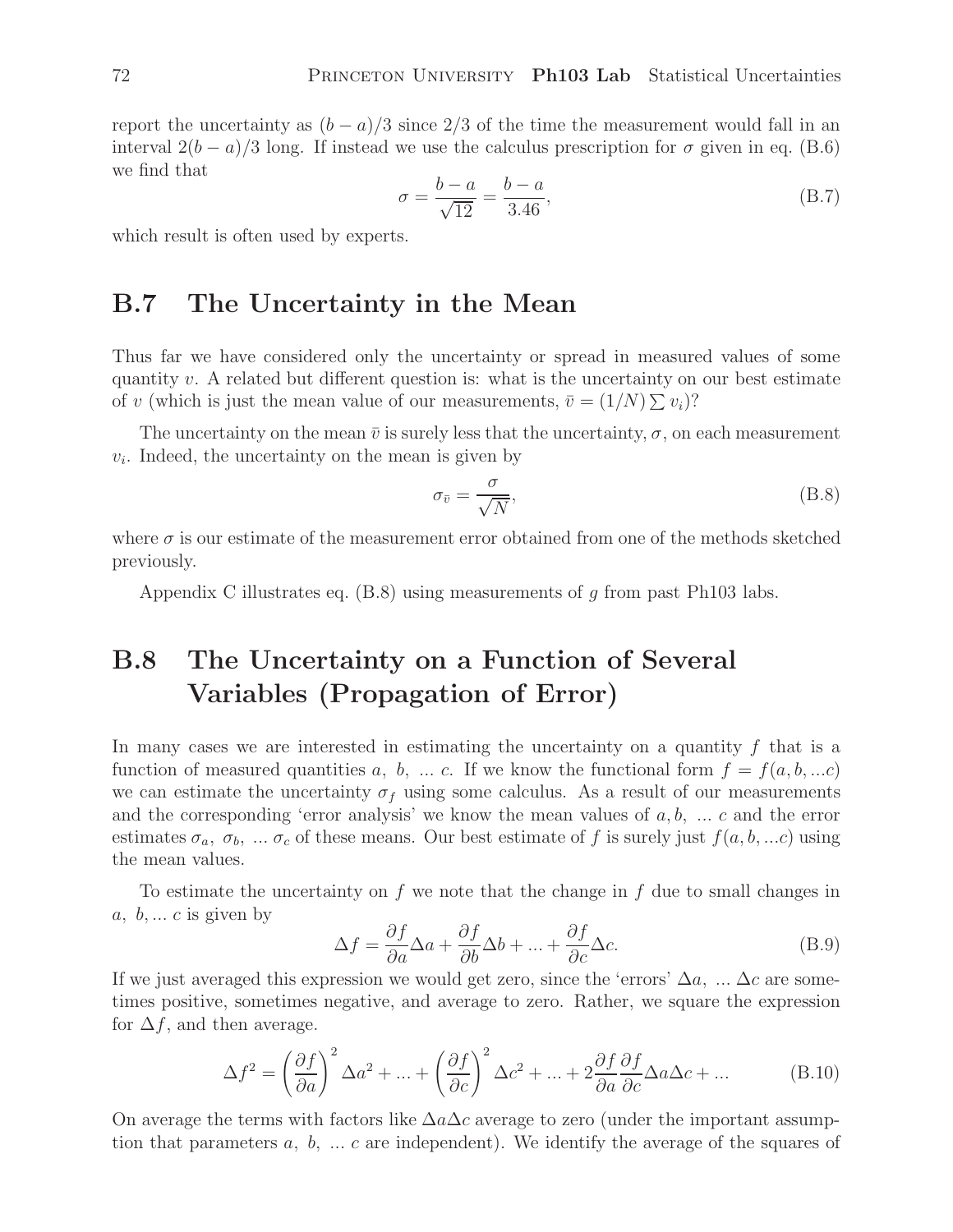the changes relative to the mean values as the squares of the errors:  $\langle \Delta a^2 \rangle = \sigma_a^2$ , *etc.* This leads to the prescription

$$
\sigma_f^2 = \left(\frac{\partial f}{\partial a}\right)^2 \sigma_a^2 + \dots + \left(\frac{\partial f}{\partial c}\right)^2 \sigma_c^2 + \dots
$$
 (B.11)

Some useful examples are

$$
f = a \pm b \pm \dots \pm c \qquad \Rightarrow \qquad \sigma_f = \sqrt{\sigma_a^2 + \sigma_b^2 + \dots + \sigma_c^2}, \tag{B.12}
$$

and

$$
f = a^l b^m ... c^n \qquad \Rightarrow \qquad \frac{\sigma_f}{f} = \sqrt{l^2 \left(\frac{\sigma_a}{a}\right)^2 + m^2 \left(\frac{\sigma_b}{b}\right)^2 + ... + n^2 \left(\frac{\sigma_c}{c}\right)^2},\tag{B.13}
$$

where  $l, m$  and  $n$  are constants that may be negative.

For more detailed and rigorous analyses one can consult, for example:

- P.R. Bevington and D.K. Robinson, *Data Reduction and Error Analysis for the Physical Science*, 2nd ed. (McGraw-Hill, New York, 1992).
- J.R. Taylor, *An Introduction to Error Analysis: The Study of Uncertainties in Physical Measurements*, 2nd ed. (University Science Books, 1997).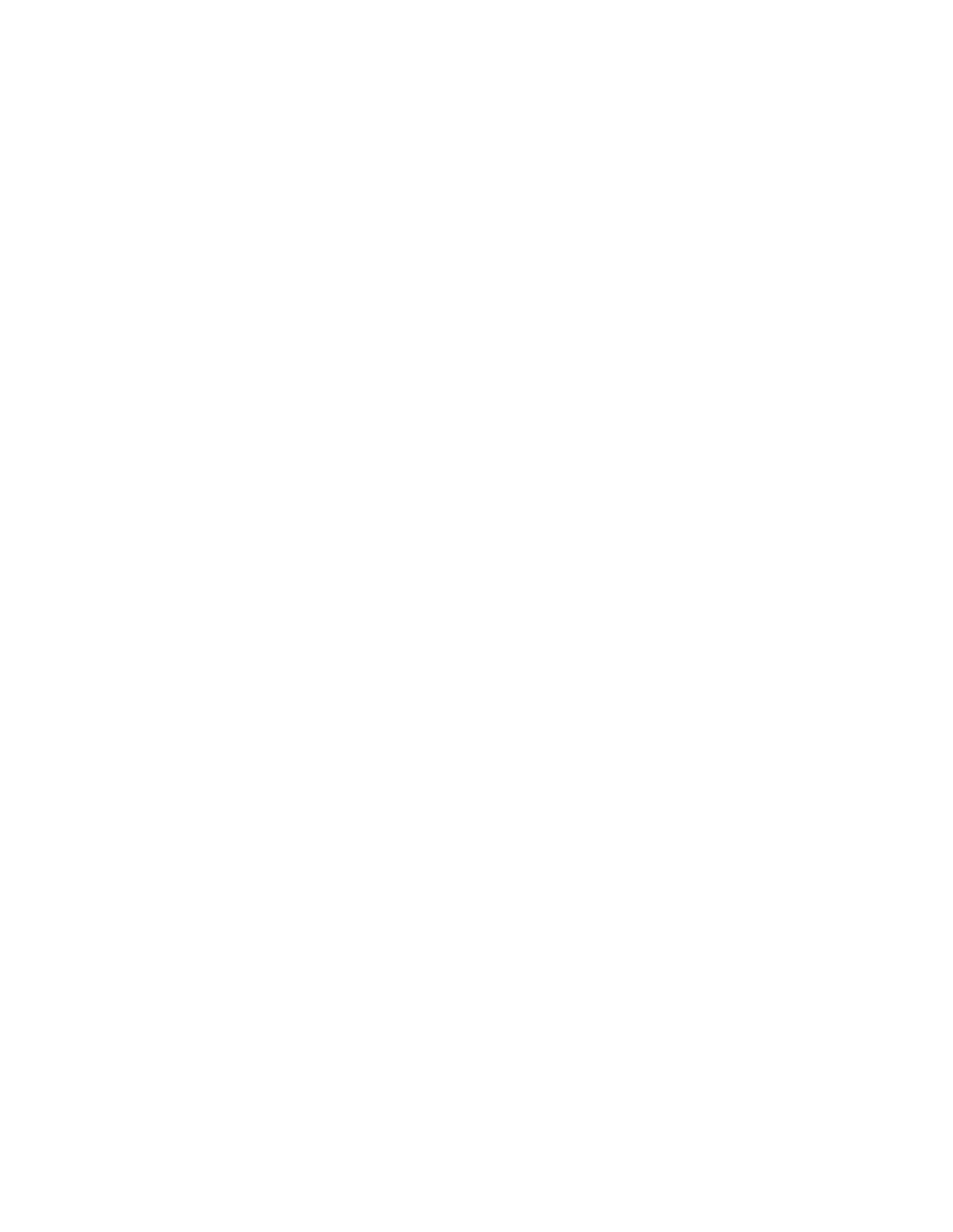# **Appendix C**

# **Standard Deviation of the Mean of** g

Suppose you make N repeated measurements of a quantity  $g$ , such as the acceleration due to gravity. How well is the value of  $q$  determined by these measurements?

For example, during the 2006 sessions of Ph103 Lab 6 a total of 37 different measurements of g were made, as shown in the histogram Fig. C.1.



Figure C.1: Histogram of the values of g measured in the 2006 Ph103 Lab 3. The horizontal axis is  $g$ , and the vertical axis is the number of times a value of  $g$  was reported to lie with the range of g corresponding to the width of a vertical bar.

*A histogram is a graph containing* M *vertical bars in which the height of a bar indicates the number of data points whose value falls within the corresponding "bin", i.e., within the interval*  $[g_j - \Delta/2, g_j + \Delta/2]$ *, where*  $g_j$ *, j* = 1*, M* and the centers of the M bins and  $\Delta$  *is the bin width. One can make a histogram of a data set*  ${g_i}$  *using* Excel/Tools/Data Analysis/Histogram*. Enter the data* {gi} *in one column of an* Excel *spreadsheet. Click on the* Input Range: *box of the* Histogram *window; then click and hold the left mouse button on the first data point, and drag the mouse to the last data point to enter the cell addresses of the data. Click on* Chart Output *and then* OK *to create a basic histogram. If the number/spacing of "bins" chosen by* Excel *is awkward, fill a new column with a linear series of 5-10 steps that begins near the lowest* <sup>g</sup>i *and ends near the highest; create a new histogram with the* Excel *addresses of the first and last elements of the bin list in the box* Bin Range:*.*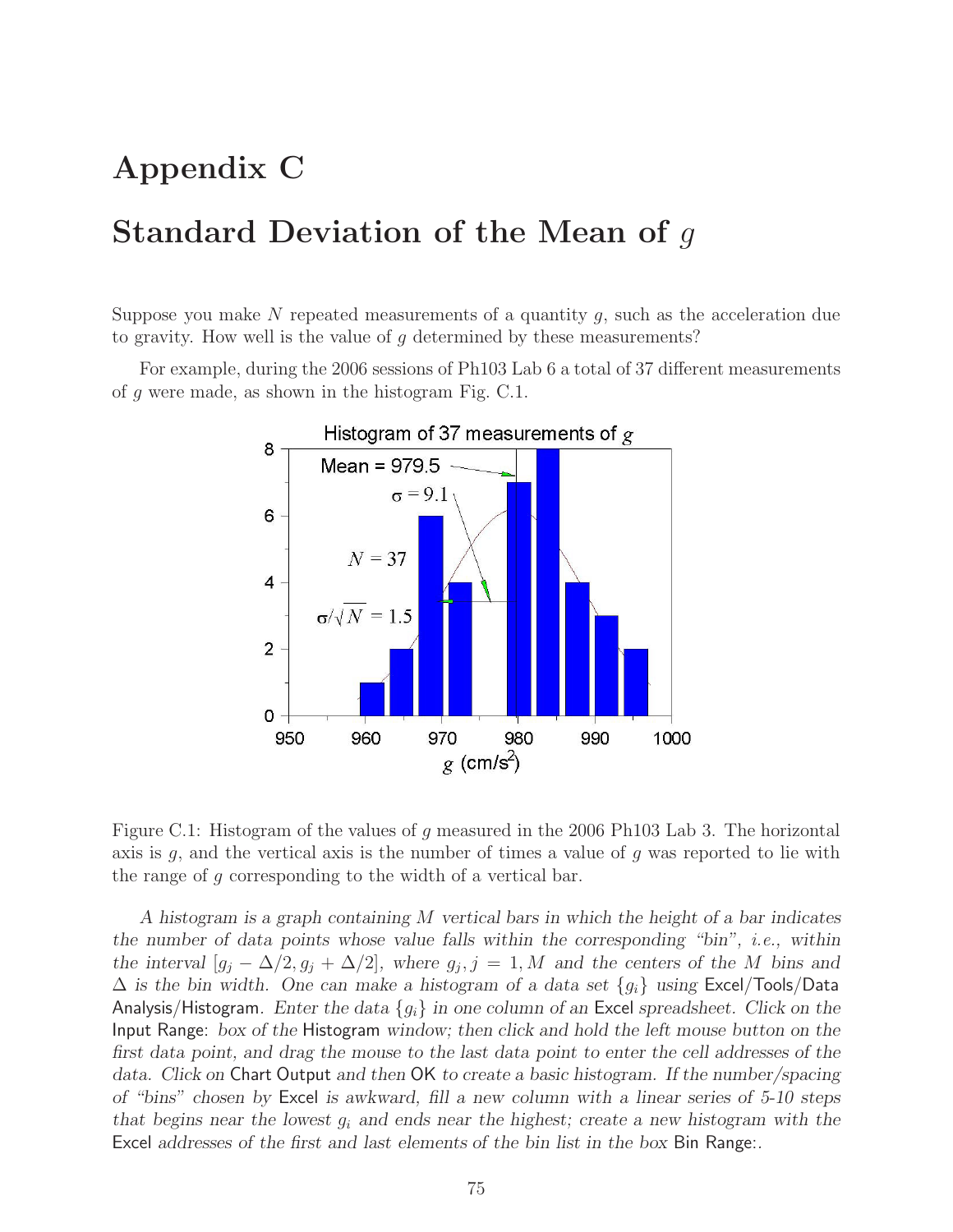The mean value  $\bar{q}$  is calculated according to

$$
\bar{g} = \frac{\sum_{i=1}^{N} g_i}{N},\tag{C.1}
$$

and was found to be  $\bar{g} = 939.5$  cm/s<sup>2</sup> for the data shown in Fig. C.1.

The distribution of the value of  $q$  is approximately Gaussian, and the standard deviation of this distribution is calculated according to

$$
\sigma_g = \sqrt{\frac{\sum_{i=1}^N (g_i - \bar{g})^2}{N - 1}},
$$
\n(C.2)

with the result that  $\sigma_g = 9.1 \text{ cm/s}^2$ .

The standard deviation  $\sigma_g$  is a good estimate of the uncertainty on a single measurement of g. However, after 37 measurements of g, the uncertainty on the mean value  $\bar{g}$  is much smaller than  $\sigma_q$ .

An important result of statistical analysis is that the standard deviation (*i.e.*, the uncertainty) of the mean of the N measurements is related to the standard deviation of the distribution of those measurements by,

$$
\sigma_{\bar{g}} = \frac{\sigma_g}{\sqrt{N}} \tag{C.3}
$$

For the data shown in Fig. C.1, where  $N = 37$ , we obtain

$$
\sigma_{\bar{g}} = \frac{9.1}{\sqrt{37}} = 1.5 \text{ cm/s}^2. \tag{C.4}
$$

That is, we can report the result of all 37 measurements of  $g$  as

$$
g = 979.5 \pm 1.5 \text{ cm/s}^2. \tag{C.5}
$$

As a check that eq. (C.3) is valid, we can analyze the data another way. Namely, we can first calculate the means  $\bar{g}_i$  for the 5 different sessions of Ph103 Lab 3. Then, we can make a histogram of these 5 values, as shown in Fig. C.2.

The mean of the 5 means is 979.6 cm/s<sup>2</sup>, which is essentially identical to the mean of the 37 individual measurements of g. The standard deviation of the 5 means shown in Fig. C.2 is calculated to be 1.6 cm/s<sup>2</sup>, which is essentially identical to the previous calculation  $(C.4)$ of the standard deviation of the mean.

**Concluding Remarks:** If N were much larger than what we have here, the histogram C.1 would approach the Gaussian distribution (the bell-curve) shown in Appendix B. The peak in the histogram would be very close to the mean value  $\bar{g}$  of the measurements, which represents the best estimate of g from the data. The standard deviation  $\sigma_g \approx$  width/2 is a measure of the uncertainty of a single measurement,<sup>1</sup> while  $\sigma_g/\sqrt{N}$  is the uncertainty on the best estimate  $\bar{g}$ .

<sup>&</sup>lt;sup>1</sup>Strictly speaking, the full width at half maximum of a Gaussian distribution is  $2.35\sigma_q$ .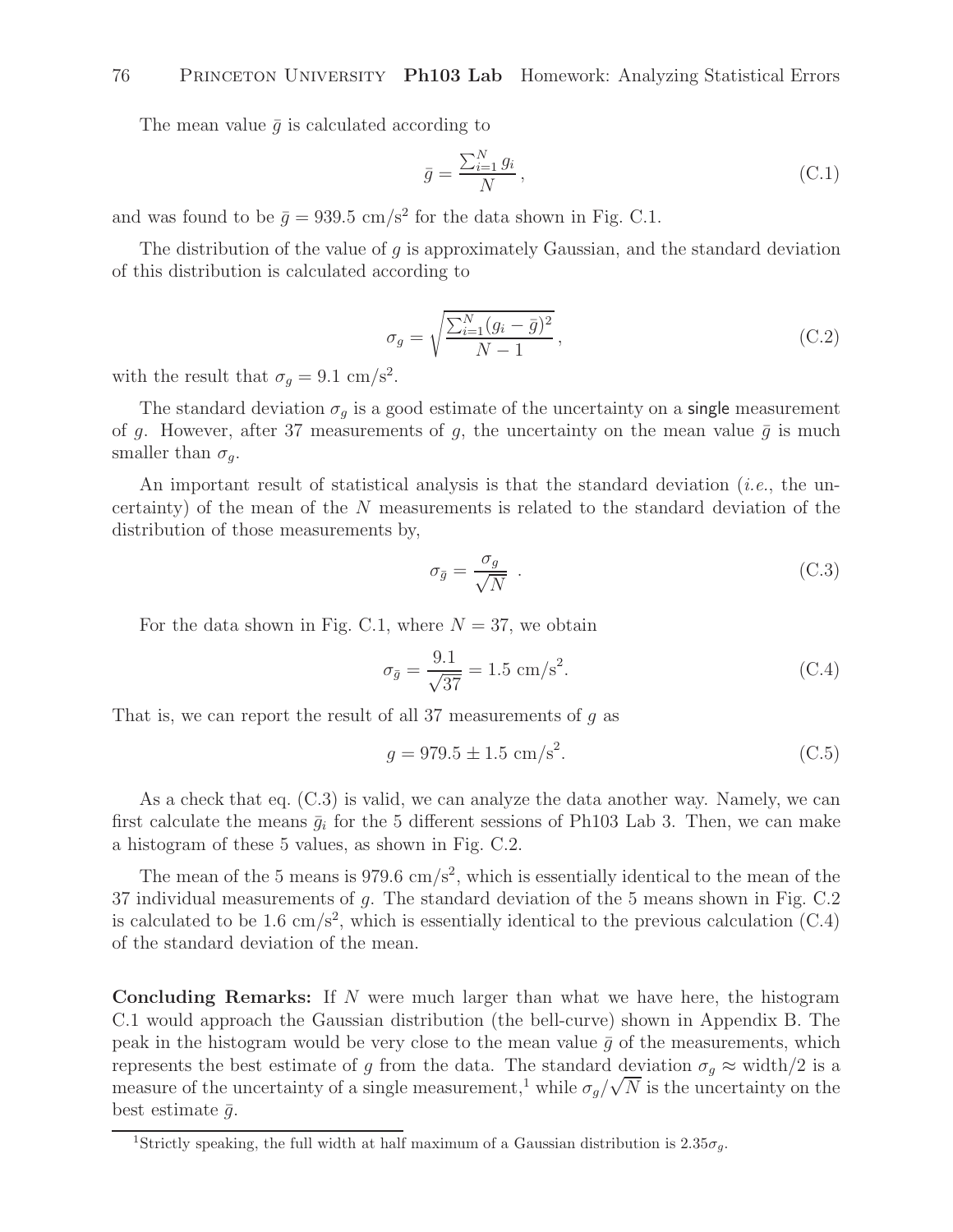

Figure C.2: Histogram of the mean values of g measured in the 5 sessions of Ph103 Lab 6 in 2006.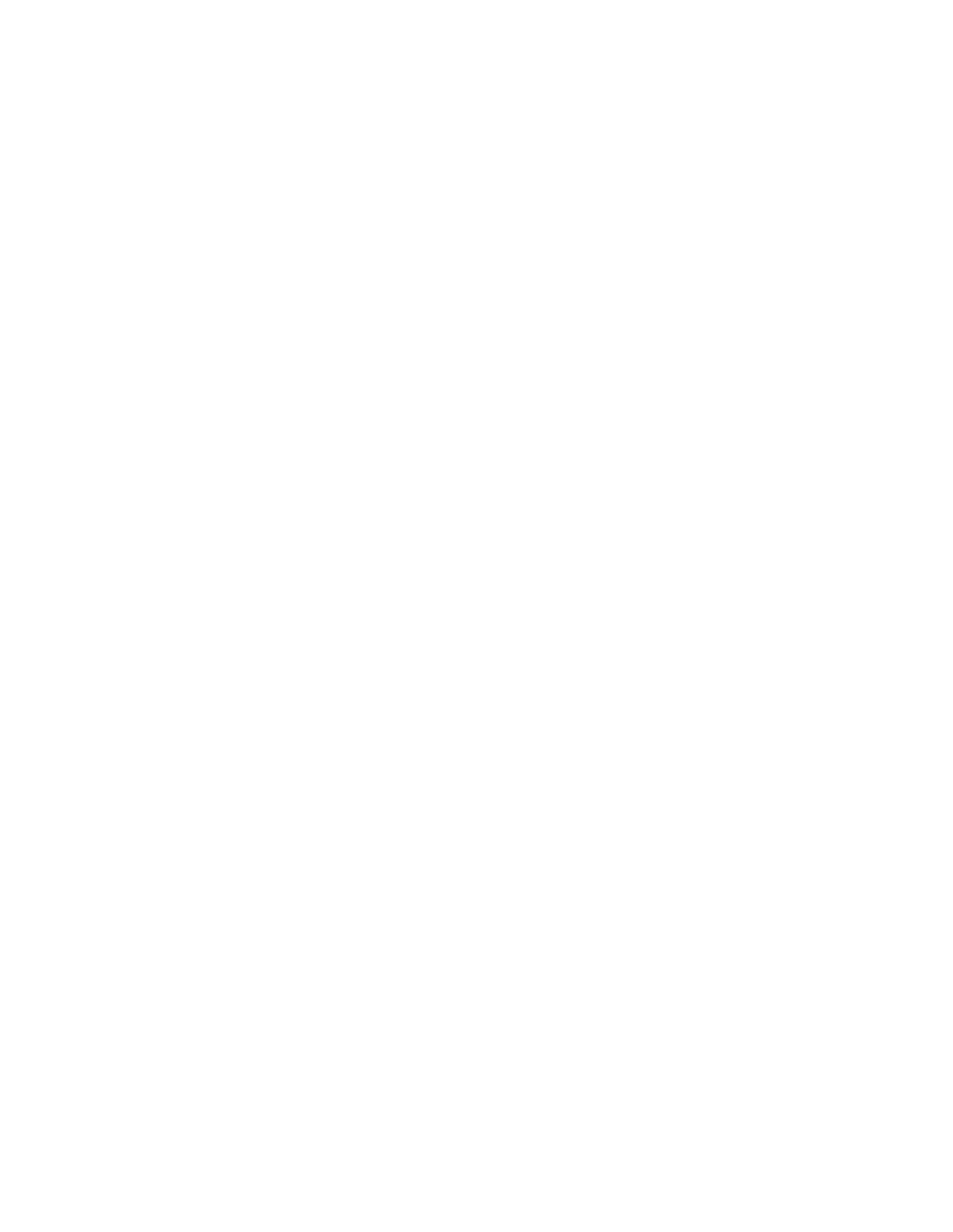# **Appendix D**

# **Polynomial Fits in** WPtools

#### **D.1 Polynomial Regression**

In this technical Appendix we sketch the formalism used in the polynomial regression method for fitting data. This is a generalization of the method of linear regression.

We start with a set of data  $(x_j, y_j)$ ,  $j = 1,...m$ , and we wish to fit these data to the nth-order polynomial

$$
y(x) = \sum_{i=0}^{n} a_i x^i.
$$
 (D.1)

In general each measurement  $y_j$  has a corresponding uncertainty  $\sigma_j$ . That is, if the measurements were repeated many times at coordinate  $x_j$  the values of  $y_j$  would follow a gaussian distribution of standard deviation  $\sigma_j$ . We indicate in sec. D.2 how the program WPtools proceeds in the absence of input data as to the  $\sigma_i$ .

Because of the uncertainties in the measurements  $y_j$  we cannot expect to find the ideal values of the coefficients  $a_i$ , but only a set of best estimates we will call  $\hat{a}_i$ . However, we will also obtain estimates of the uncertainties in these best-fit parameters which we will label as  $\sigma_{\hat{a}_i}$ .

The best-fit polynomial is then

$$
\hat{y}(x) = \sum_{i=0}^{n} \hat{a}_i x^i.
$$
\n(D.2)

The method to find the  $\hat{a}_i$  is called least-squares fitting as well as polynomial regression because we minimize the square of the deviations. We introduce the famous chi square:

$$
\chi^2 = \sum_{j=1}^m \frac{[y_j - \hat{y}(x_j)]^2}{\sigma_j^2} = \sum_{j=1}^m \frac{\left(y_j - \sum_{i=0}^n \hat{a}_i x_j^i\right)^2}{\sigma_j^2}.
$$
\n(D.3)

Fact:  $\exp(-\chi^2/2)$  is the (un-normalized) probability distribution for observing a set of variables  $\{y_j(x_j)\}\$  supposing the true relation of y to x is given by eq. (D.2).

A great insight is that  $\exp(-\chi^2/2)$  can be thought of another way. It is also the (unnormalized) probability distribution that the polynomial coefficients have values  $a_i$  when their best-fit values are  $\hat{a}_i$  with uncertainties due to the measurements  $\{y_j\}$ . Expressing this in symbols,

$$
\exp(-\chi^2/2) = \text{const} \times \exp\left(-\sum_{k=0}^n \sum_{l=0}^n \frac{(a_k - \hat{a}_k)(a_l - \hat{a}_l)}{2\sigma_{kl}^2}\right),\tag{D.4}
$$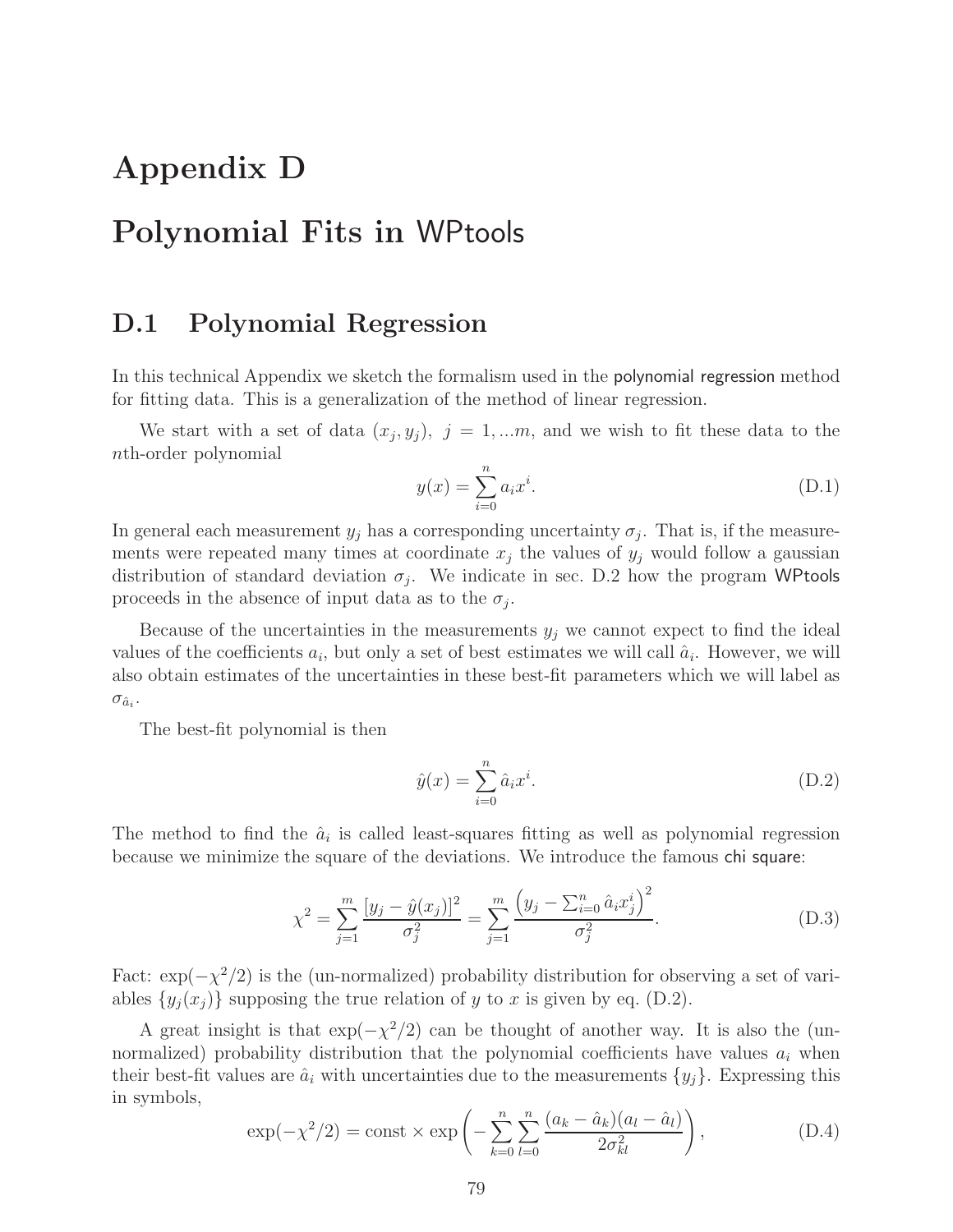or equivalently

$$
\chi^2/2 = \text{const} + \sum_{k=0}^{n} \sum_{l=0}^{n} \frac{(a_k - \hat{a}_k)(a_l - \hat{a}_l)}{2\sigma_{kl}^2}.
$$
 (D.5)

 $k=0$  l=0<br>The uncertainty on  $\hat{a}_k$  is  $\sigma_{kk}$  in this notation. In eqs. (D.4) and (D.5) we have introduced the<br>integration consents that the uncertainties in the so officients  $\hat{a}_k$  are sempleted. That is the important concept that the uncertainties in the coefficients  $\hat{a}_k$  are correlated. That is, the quantity  $\sigma_{kl}^2$  is a measure of the probability that the values of  $a_k$  and  $a_l$  both have positive<br>fluctuations at the same time. In fact,  $\sigma_{ij}^2$  can be positive indicating that when  $a_k$  has a fluctuations at the same time. In fact,  $\sigma_{kl}^2$  can be negative indicating that when  $a_k$  has a positive fluctuation than  $a_k$  has a correlated positive and positive fluctuation then  $a_l$  has a correlated negative one.

One way to see the merit of minimizing the  $\chi^2$  is as follows. According to eq. (D.5) the derivative of  $\chi^2$  with respect to  $a_k$  is

$$
\frac{\partial \chi^2/2}{\partial a_k} = \sum_{l=0}^n \frac{a_l - \hat{a}_l}{\sigma_{kl}^2},\tag{D.6}
$$

so that all first derivatives of  $\chi^2$  vanish when all  $a_l = \hat{a}_l$ . That is,  $\chi^2$  is a minimum when the coefficients take on their best-fit values  $\hat{a}_i$ . A further benefit is obtained from the second derivatives:

$$
\frac{\partial^2 \chi^2 / 2}{\partial a_k \partial a_l} = \frac{1}{\sigma_{kl}^2}.
$$
 (D.7)

In practice we evaluate the  $\chi^2$  according to eq. (D.3) based on the measured data. Taking derivatives we find

$$
\frac{\partial \chi^2/2}{\partial \hat{a}_k} = \sum_{j=1}^m \frac{\left(y_j - \sum_{i=0}^n \hat{a}_i x_j^i\right) \left(-x_j^k\right)}{\sigma_j^2} = \sum_{i=0}^n \sum_{j=1}^m \frac{\hat{a}_i x_j^i x_j^k}{\sigma_j^2} - \sum_{j=1}^m \frac{y_j x_j^k}{\sigma_j^2},\tag{D.8}
$$

and

$$
\frac{\partial^2 \chi^2 / 2}{\partial \hat{a}_k \partial \hat{a}_l} = \sum_{j=1}^m \frac{x_j^k x_j^l}{\sigma_j^2} \equiv M_{kl}.
$$
 (D.9)

 $\frac{\partial \hat{a}_k \partial \hat{a}_l}{\partial \hat{a}_k} \stackrel{\sim}{\longrightarrow} \frac{\sigma_j^2}{\sigma_j^2}$  and the minimum  $\chi^2$  we set all derivatives (D.8) to zero, leading to

$$
\sum_{i=0}^{n} \sum_{j=1}^{m} \frac{x_j^i x_j^k}{\sigma_j^2} \hat{a}_i = \sum_{j=1}^{m} \frac{y_j x_j^i}{\sigma_j^2} \equiv V_k.
$$
 (D.10)

Using the matrix  $M_{kl}$  introduced in eq. (D.9) this can be written as

$$
\sum_{i=0}^{n} M_{ik}\hat{a}_i = V_k.
$$
\n(D.11)

We then calculate the inverse matrix  $M^{-1}$  and apply it to find the desired coefficients:

$$
\hat{a}_k = \sum_{l=0}^n M_{kl}^{-1} V_l.
$$
\n(D.12)

Comparing eqs. (D.7) and (D.9) we have

$$
\frac{1}{\sigma_{kl}^2} = M_{kl}.\tag{D.13}
$$

The uncertainty in best-fit coefficient  $\hat{a}_i$  is then reported as

$$
\sigma_{\hat{a}_i} = \sigma_{ii} = \frac{1}{\sqrt{M_{ii}}}.
$$
\n(D.14)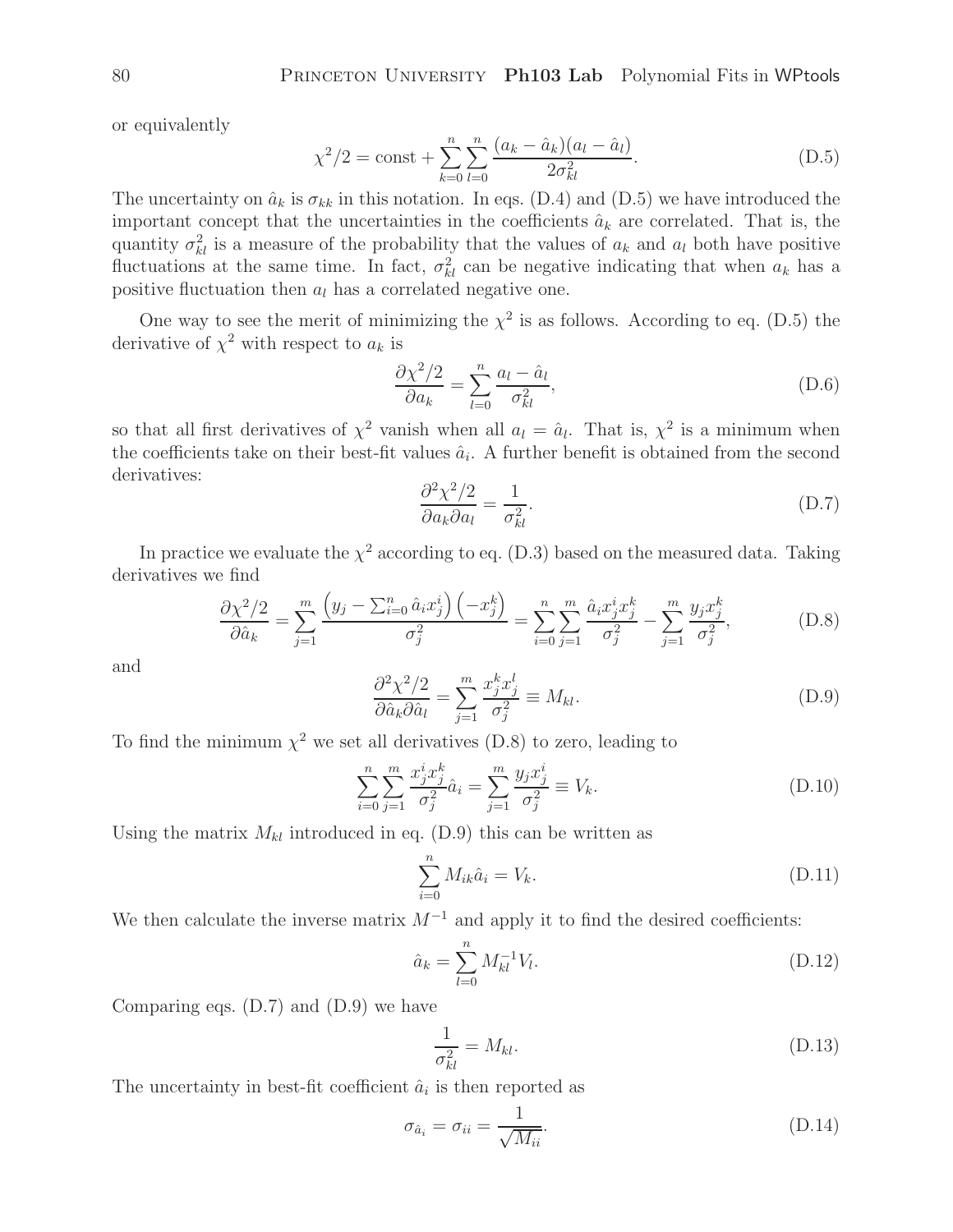# **D.2** Procedure When the  $\sigma_i$  Are Not Known

This method can still be used even if the uncertainties  $\sigma_j$  on the measurements  $y_j$  are not known. When the functional form (D.1) correctly describes the data we claim that on average the minimum  $\chi^2$  has value  $m - n - 1$ .<sup>1</sup> To take advantage of this remarkable result we suppose that all uncertainties  $\sigma_i$  have a common value,  $\sigma$ . Then

$$
\chi^2 = \sum_{j=1}^{m} \frac{[y_j - \hat{y}(x_j)]^2}{\sigma^2} \approx m - n - 1,
$$
\n(D.15)

so that

$$
\sigma_j = \sigma = \sqrt{\frac{\sum_{j=1}^m [y_j - \sum_{i=0}^n \hat{a}_i x_j^i]^2}{m - n - 1}}.
$$
\n(D.16)

*In practice it appears that the error estimates from this procedure are more realistic if a fit is made using a polynomial with one order higher than needed for a 'good' fit to the data.*

Using eq. (D.16) as the estimate of the uncertainty  $\sigma$  on each of the measurements  $y_i$ , the matrix  $M_{kl}$  of eq. (D.9) becomes

$$
M_{kl} = \frac{m - n - 1}{\sum_{j'=1}^{m} [y_{j'} - \sum_{i'=0}^{n} \hat{a}_{i'} x_{j'}^{i'}]^2} \sum_{j=1}^{m} x_j^k x_j^l.
$$
 (D.17)

The estimate (D.14) of the uncertainty on the fit coefficient  $\hat{a}_i$  is now given by

$$
\sigma_{\hat{a}_i} = \frac{1}{\sqrt{M_{ii}}} = \sqrt{\frac{\sum_{j'=1}^m [y_{j'} - \sum_{i'=0}^n \hat{a}_{i'} x_{j'}^{i'}]^2}{(m - n - 1) \sum_{j=1}^m x_j^{2i}}}
$$
(D.18)

When WPtools performs a polynomial regression it generates a plot of the data points and the best-fit curve, along with numerical values of various parameters associated with the fit. Figure D.1 gives an example of a fit to a set of 8 data points of the form  $y = x^2$ . The fit is to the form  $y = a_0 + a_1x + a_2x^2$ . The fit coefficients are  $a_0 = -0.4107$ ,  $a_1 = -0.3274$ and  $a_2 = 1.1964$ . The uncertainties (standard errors) on the fit coefficients are reported as  $SE(a_0) = 4.0070$ ,  $SE(a_1) = 2.0429$  and  $SE(a_2) = 0.2216$ , as calculated according to eq. (D.18). Note that the uncertainties on coefficients  $a_1$  and  $a_1$  are larger than the coefficients them*selves, which tells us that these coefficients are indistinguishable from zero.*

Also indicated on the plot are the values  $R^2 = 0.9915$  and  $\sigma = 2.8721$ . The latter is the uncertainty in the data points  $\{y_j\}$ , calculated according to eq. (D.16) with  $m = 8$  and  $n = 2$ . The quantity  $\mathsf{R}^2$  is defined by

$$
R^{2} = \frac{\sum_{j=1}^{m} [\hat{y}(x_{j}) - \overline{y}]^{2}}{\sum_{j=1}^{m} [y(x_{j}) - \overline{y}]^{2}},
$$
\n(D.19)

where the average  $\overline{y} = \sum_{j=1}^{m} y(x_j)/m$ . This is a measure of the "goodness of fit". If the fit is<br>partect then  $\hat{y} = y$  for all is and  $P^2 = 1$ . It is not obvious, but  $P^2 \le 1$  always. The average perfect then  $\hat{y}_j = y_j$  for all j and  $R^2 = 1$ . It is not obvious, but  $R^2 \le 1$  always. The extreme case of  $R^2 = 0$  occurs when the fit has the trivial form  $\hat{y}(x) = \overline{y}$  for all x, which in general is a bad fit. The qualitative conclusion is that if  $R^2$  is not close to 1, the fit results are to be regarded with suspicion.

<sup>&</sup>lt;sup>1</sup>The whole fitting procedure does not make sense unless there are more data points  $(m)$  than parameters  $(n+1)$  being fitted.